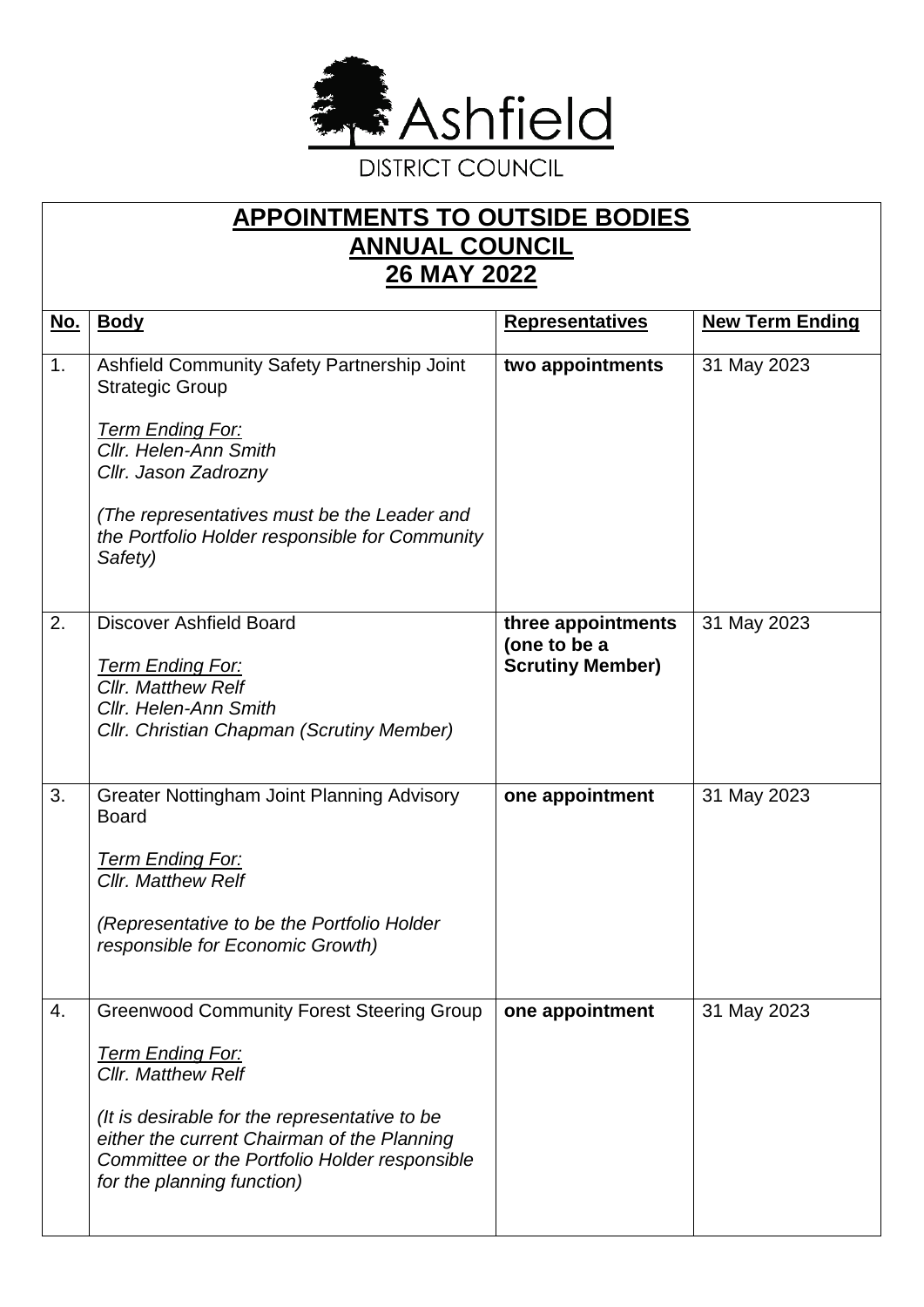| <u>No.</u> | <b>Body</b>                                                                                                                                                                                                                                                                         | <b>Representatives</b>                 | <b>New Term Ending</b> |
|------------|-------------------------------------------------------------------------------------------------------------------------------------------------------------------------------------------------------------------------------------------------------------------------------------|----------------------------------------|------------------------|
| 5.         | Health and Wellbeing Board<br>(County Council)<br><b>Term Ending For:</b><br><b>Cllr. David Walters</b><br>Cllr. Keir Barsby (substitute)<br>Cllr. John Wilmott (substitute)<br>(Representative must be the Portfolio Holder<br>responsible for the Health and Wellbeing<br>Agenda) | one appointment<br>and two substitutes | 31 May 2023            |
| 6.         | <b>Hucknall &amp; District Voluntary Partnership</b><br>(Under One Roof Project)<br><b>Term Ending For:</b><br><b>Cllr. Kevin Rostance</b>                                                                                                                                          | one appointment                        | 31 May 2023            |
| 7.         | <b>Hucknall Partnership Group</b><br><b>Term Ending For:</b><br>Cllr. Chris Baron<br><b>Cllr. Kevin Rostance</b><br>Cllr. John Wilmott                                                                                                                                              | three appointments                     | 31 May 2023            |
| 8.         | Mansfield & District Crematorium Joint<br>Committee<br><b>Term Ending For:</b><br>Cllr. Tom Hollis<br>Cllr. David Martin<br>Cllr. Helen-Ann Smith<br>(Representatives must be Cabinet Members)                                                                                      | three appointments                     | 31 May 2023            |
| 9.         | <b>NET Partnership Group</b><br><b>Term Ending For:</b><br><b>Cllr. Matthew Relf</b><br>(Representative does not have to be an<br><b>Elected Member)</b>                                                                                                                            | one appointment                        | 31 May 2023            |
| 10.        | N.I.D.A.S<br><b>Term Ending For:</b><br>Cllr. Dave Walters                                                                                                                                                                                                                          | one appointment                        | 31 May 2023            |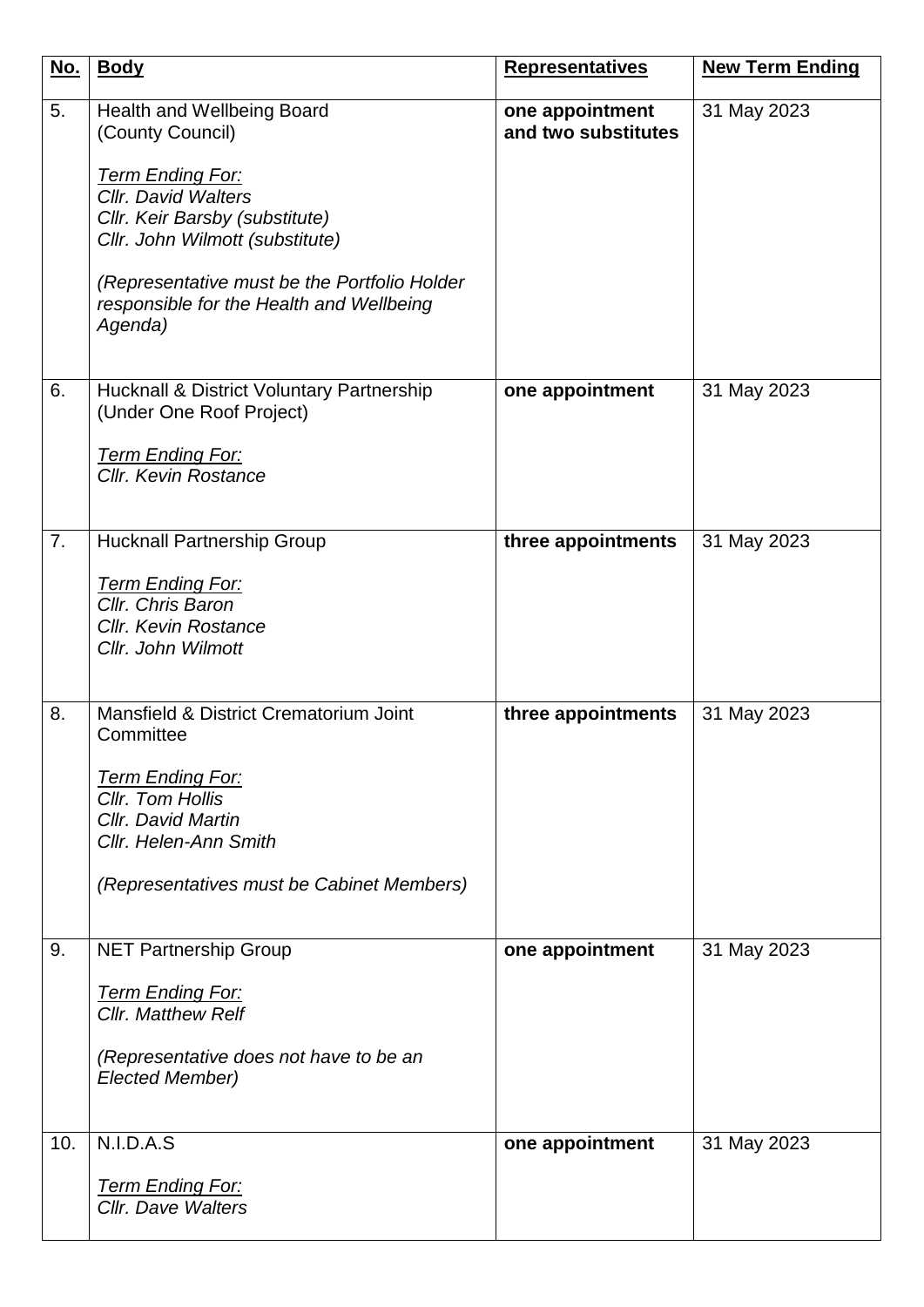| <u>No.</u> | <b>Body</b>                                                                       | <b>Representatives</b> | <b>New Term Ending</b> |
|------------|-----------------------------------------------------------------------------------|------------------------|------------------------|
| 11.        | Nottinghamshire Building Preservation Trust                                       | one appointment        | 31 May 2023            |
|            | Term Ending For:                                                                  |                        |                        |
|            | Cllr. Andy Gascoyne                                                               |                        |                        |
|            | (Desirable for the representative to have a<br>keen interest in heritage)         |                        |                        |
|            |                                                                                   |                        |                        |
| 12.        | Nottinghamshire Joint Waste Management<br>Committee                               | one appointment        | 31 May 2023            |
|            | <b>Term Ending For:</b><br>Cllr. David Martin                                     |                        |                        |
|            | (Representative must be the Portfolio Holder<br>responsible for Waste Management) |                        |                        |
|            |                                                                                   |                        |                        |
| 13.        | Nottinghamshire Wildlife Trust                                                    | one appointment        | 31 May 2023            |
|            | <b>Term Ending For:</b><br>Cllr. Arnie Hankin                                     |                        |                        |
|            | (Representative must be the Chairman of the<br>Council)                           |                        |                        |
|            |                                                                                   |                        |                        |
| 14.        | <b>PATROL Adjudication Joint Committee</b>                                        | one appointment        | 31 May 2023            |
|            | Term Ending For:<br>Cllr. John Wilmott                                            |                        |                        |
|            | (Representative to be the Portfolio Holder<br>responsible for Asset Management)   |                        |                        |
| 15.        | <b>Rural Community Action Nottinghamshire</b>                                     | one appointment        | 31 May 2023            |
|            | <u> Term Ending For:</u><br>Cllr. Arnie Hankin                                    |                        |                        |
|            |                                                                                   |                        |                        |
| 16.        | <b>Sherwood Forest Hospitals NHS Foundation</b>                                   | one appointment        | 31 May 2023            |
|            | <b>Trust</b>                                                                      |                        |                        |
|            | <u>Term Ending For:</u><br><b>Cllr.</b> David Walters                             |                        |                        |
|            |                                                                                   |                        |                        |
|            |                                                                                   |                        |                        |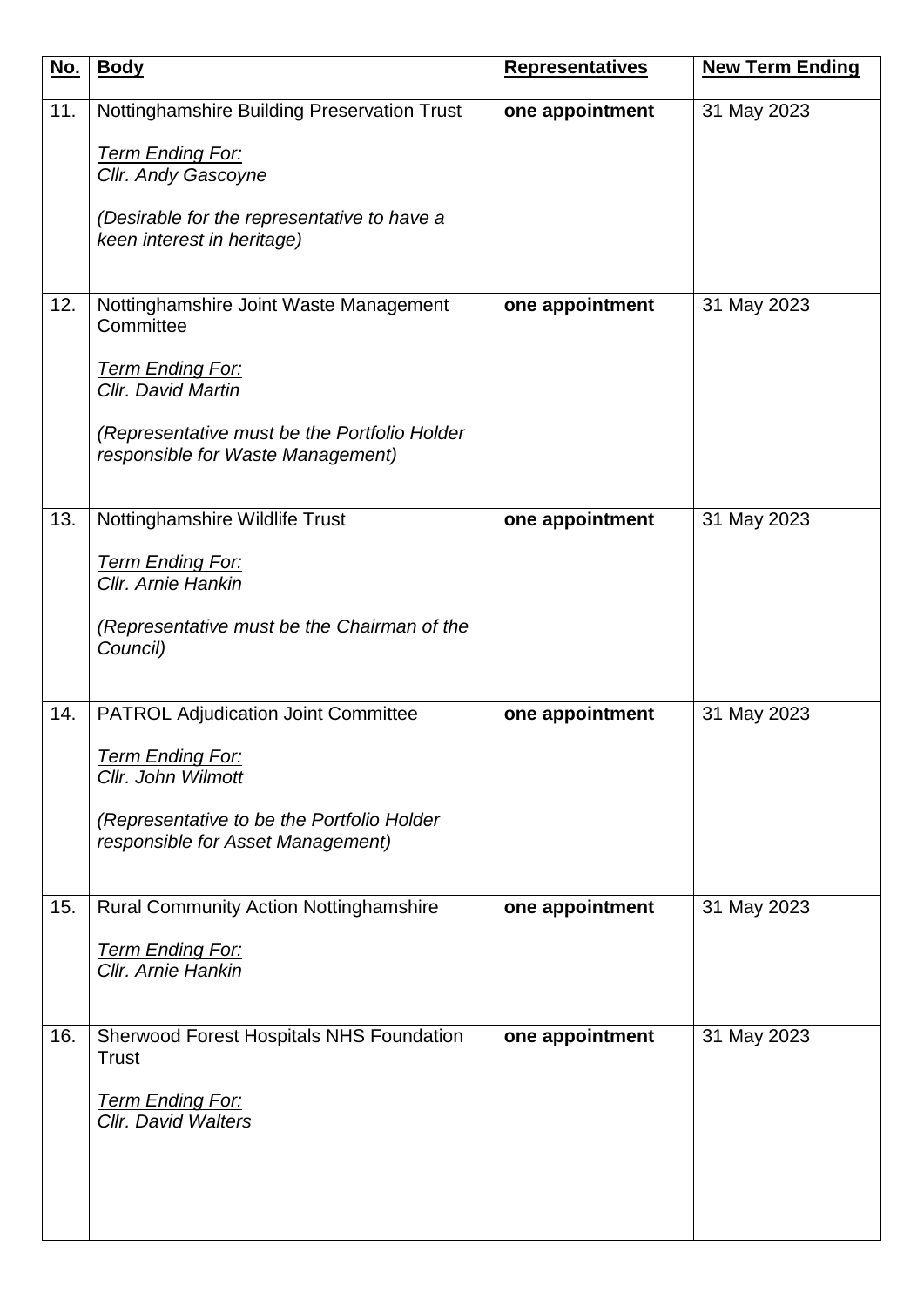| No. | <b>Body</b>                                                                                                                                                  | <b>Representatives</b> | <b>New Term Ending</b> |
|-----|--------------------------------------------------------------------------------------------------------------------------------------------------------------|------------------------|------------------------|
| 17. | <b>Teversal Grange Advisory Committee</b>                                                                                                                    | three appointments     | 31 May 2023            |
|     | <b>Term Ending For:</b><br>Cllr. Will Bostock<br>Cllr. Tom Hollis<br>Cllr. Helen-Ann Smith                                                                   |                        |                        |
|     | (Appointed Members are advised not to also sit<br>on the Charities Committee due to potential<br>ongoing conflicts of interest – Minute No.<br>CC4.3 refers) |                        |                        |

## **FOR INFORMATION:**

## **Bodies already appointed up to May 2023**

| <b>Outside Body:</b>                                                   | <b>Representative(s):</b>                                                                                                                                                           |
|------------------------------------------------------------------------|-------------------------------------------------------------------------------------------------------------------------------------------------------------------------------------|
| Ashfield Citizens' Advice Bureau Management<br>Committee               | Mrs. Christine Dixon                                                                                                                                                                |
| <b>Association for Public Service Excellence</b>                       | Cllr. Jason Zadrozny                                                                                                                                                                |
| <b>Beauvale Charity - Hucknall</b>                                     | Cllr. Chris Baron                                                                                                                                                                   |
| <b>Byron Charity - Hucknall</b><br>(term ends 31 May 2024)             | Cllr. Chris Baron<br>Cllr. James Blagden<br><b>Cllr. Trevor Locke</b><br><b>Cllr. Kevin Rostance</b><br><b>Cllr. Phil Rostance</b><br><b>Cllr.</b> Lee Waters<br>Cllr. John Wilmott |
| D2N2 Local Enterprise Partnership Board                                | Cllr. Jason Zadrozny                                                                                                                                                                |
| <b>East Midlands Councils</b>                                          | Cllr. Tom Hollis<br>Cllr. Jason Zadrozny                                                                                                                                            |
| <b>Economic Prosperity Committee</b>                                   | <b>Cllr. Matthew Relf</b><br>Cllr. Jason Zadrozny                                                                                                                                   |
| <b>Historic England</b>                                                | Cllr. Jason Zadrozny                                                                                                                                                                |
| <b>Hucknall Relief in Need Charity</b><br>(term ends 30 November 2024) | Cllr. James Blagden<br>Cllr. Chris Baron                                                                                                                                            |
| <b>LGA District Council's Network</b>                                  | Cllr. Jason Zadrozny                                                                                                                                                                |